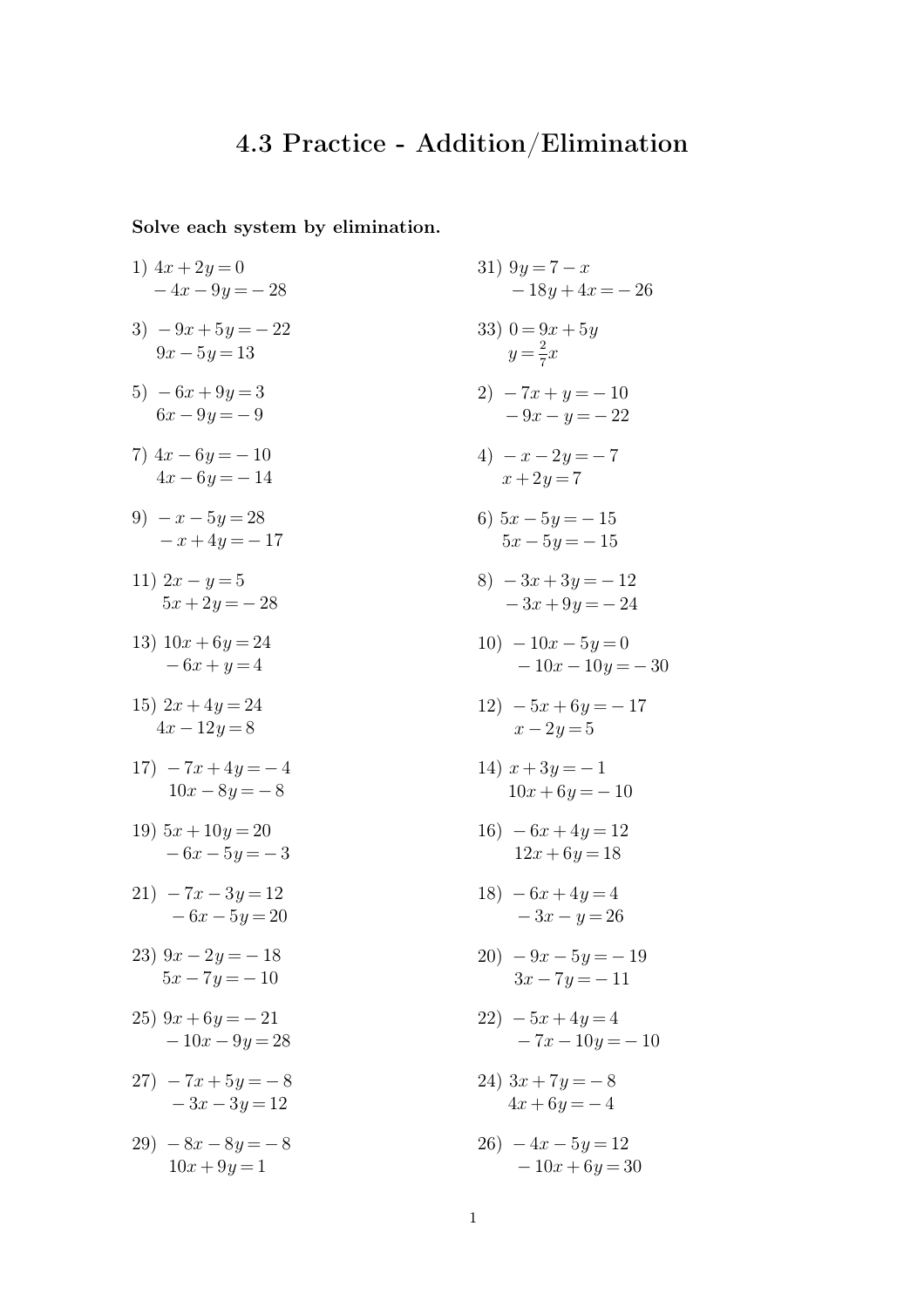28) 
$$
8x + 7y = -24
$$
  
\n $6x + 3y = -18$   
\n30)  $-7x + 10y = 13$   
\n $4x + 9y = 22$   
\n31)  $-6 - 42y = -12x$   
\n $x - \frac{1}{2} - \frac{7}{2}y = 0$   
\n32)  $0 = -9x - 21 + 12y$   
\n**Q. Q**

Beginning and Intermediate Algebra by Tyler Wallace is licensed under a Creative Commons Attribution 3.0 Unported License. (http://creativecommons.org/licenses/by/3.0/)